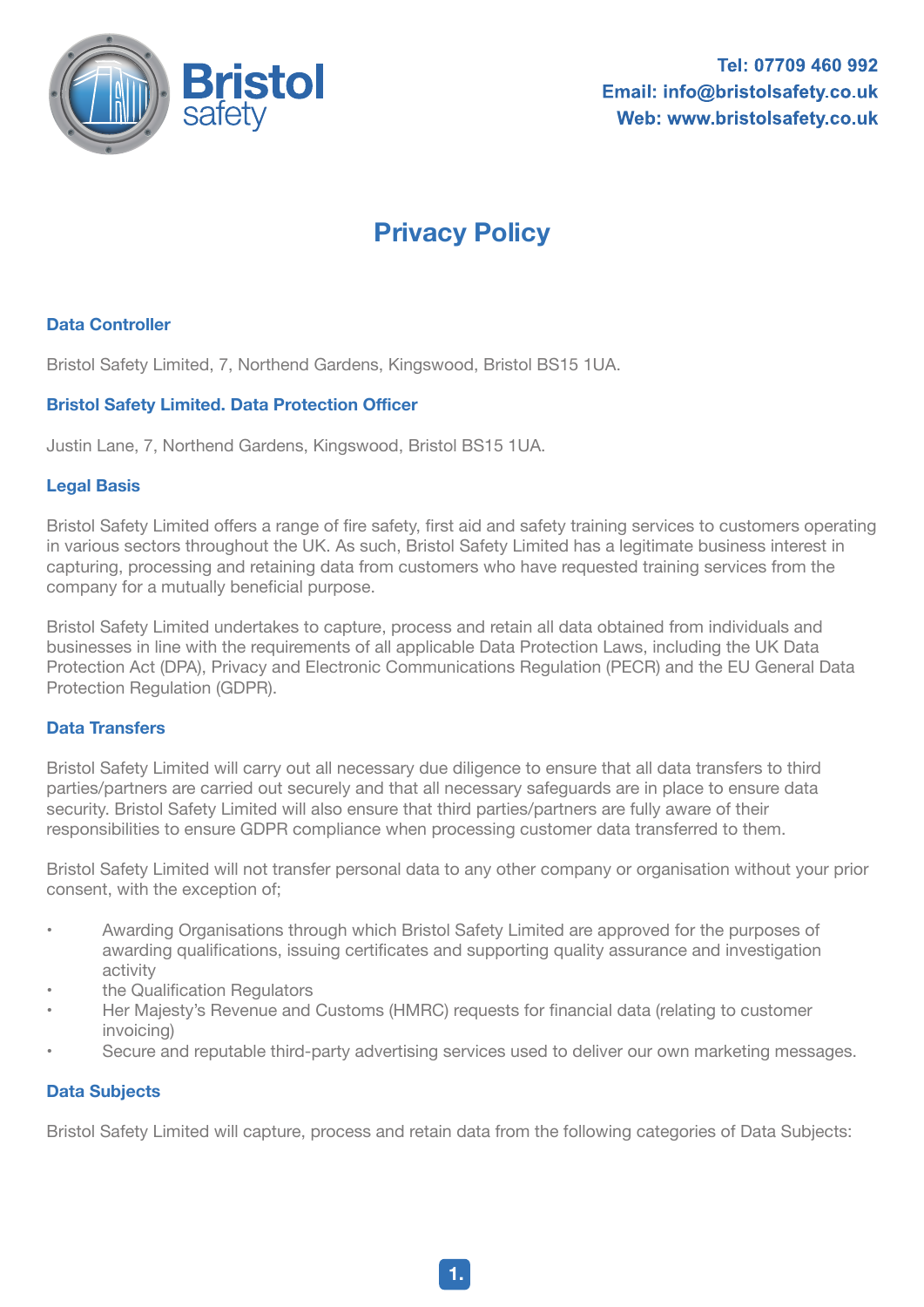

# **Privacy Policy**

### **Customers (based in the UK and EEA)**

Bristol Safety Limited will initially capture, process and retain customer (business and individual Learner) data obtained through telephone, e-mail or online communication when a customer requests course information, a quote for training services or wishes to make a course booking. This data will be used for the purposes of;

- Creating a customer profile on our in-house data systems
- Automatically sending e-mails to customers regarding quotes, bookings and requalification reminders
- Processing customer orders/bookings
- Creating and issuing customer invoices
- Collecting payments
- Monitoring order and customer account statuses
- Debt chasing
- Marketing activity (data provided such as company location, work sector and previous booking r records may be profiled by BSL to produce tailored marketing messages and limited customer data will be used when these messages are sent through our secure e-mail management system)
- Staff training, internal auditing, dealing with complaints (including carrying out investigations) and customer queries (all inbound and outbound customer calls are recorded for these purposes).

### **Data Retention**

Bristol Safety Limited will capture, process and retain personal data in line with DPA and GDPR requirements. Your individual rights in line with these requirements include the:

- **right to be informed** of how we use and process your personal data
- right of access to any personal data that we retain about you
- *right to rectification* of any personal data that we retain about you that you believe to be inaccurate
- *right to erasure* when there is no legal justification or legitimate business interest allowing us to retain your personal data
- right to restrict processing of personal data if, for example, you think that personal data we retain about you is inaccurate or we have no legal justification or legitimate business interest to continue to retain and process your personal data. Rather than request erasure, you can make the request to restrict processing
- right to data portability should you want to move, copy or transfer your personal data from one source to another
- *right to object* when personal data is processed due to legitimate business interest or performance of a task in the exercise of official authority, direct marketing and research and/or statistical analysis
- rights associated with automated decision making and profiling which allow you to obtain human intervention in any such process, express your points of view on decisions or outcomes made about you and obtain an explanation of any decisions made and subject them to challenge
- right to withdraw consent to hold your personal data at any time
- right to lodge a complaint with a supervisory authority should you be dissatisfied with how we have managed your personal data (the Information Commissioner's Office (ICO) is the UK's independent authority set up to uphold information rights in the public interest)